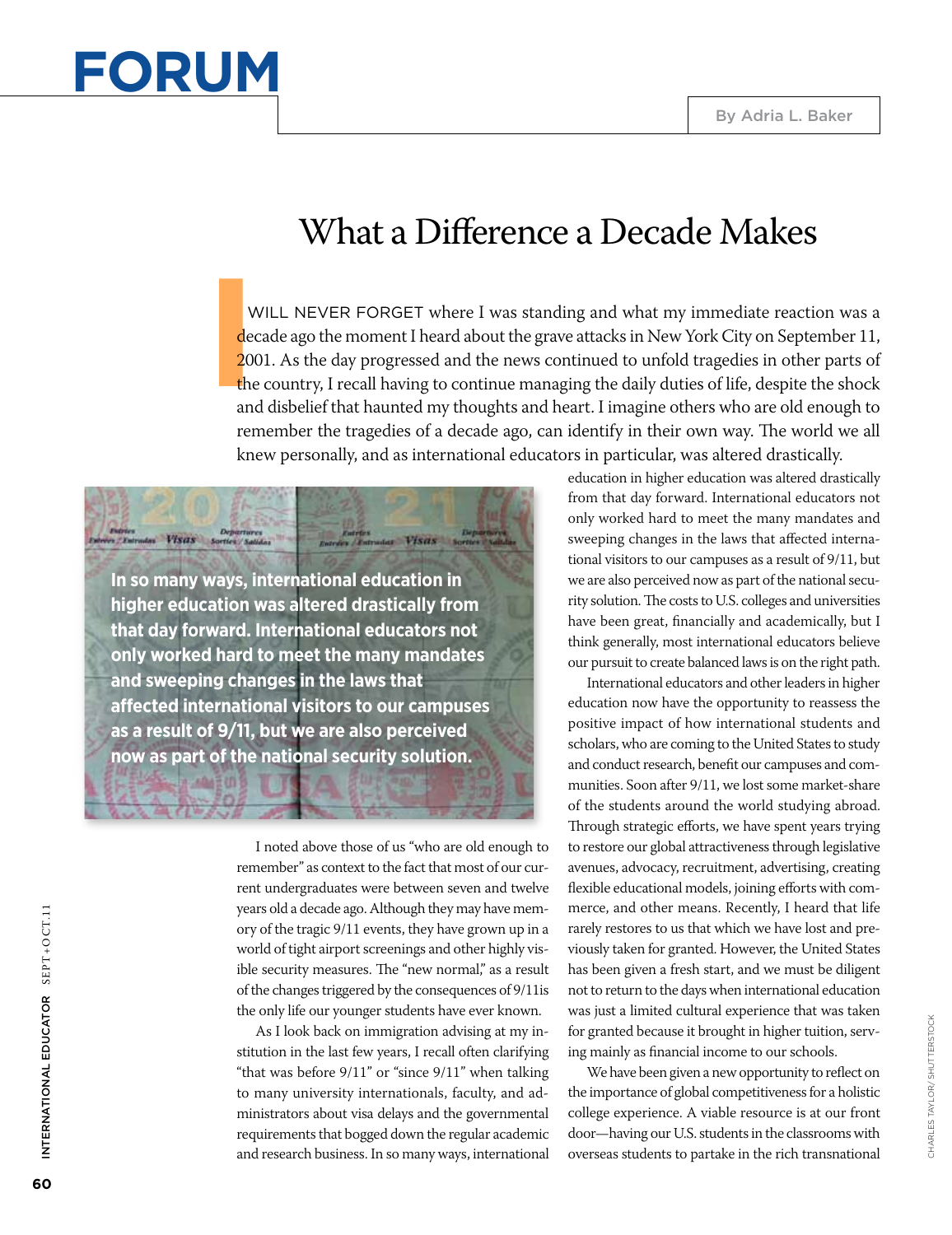perspectives that intercultural opportunities bring. Additionally, we can make the most of research collaboration potential though international education exchange between the United States and countries beyond our borders. We do not want to ever again risk losing the possibility of building international bridges through shared academic experiences as was threatened a decade ago.

#### **How Did We Get to Where We Are?**

Soon after 9/11, international students and scholars on U.S. college campuses became the focus of the government's response to squelching potential risks to U.S. national security. In the first three to four years, visa delays that often took many months and became rampant—not to mention the high level of visa denials being issued. Invitations to our students from certain countries to meet with the FBI became commonplace. New regulations that deterred international students' options for travel mounted. International students and scholars who were already in the United States resisted visiting their home country for a short vacation, as they feared they would be denied a reentry visa to complete their studies. Oftentimes project research was halted because key researchers' visa applications were denied. International visitors were, at times, stay for days and weeks in immigration detention centers for questioning. Unfortunately, international administrators had to become proficient in advising family members and friends of the detainees, on how they might locate and attempt to communicate with their loved ones.

Worrisome news of prejudice and negative treatment for many international visitors traveled quickly. The United States no longer could take for granted its special place as the top destination for international education exchange, as potential students became wary of the scrutiny and difficult visa process involved in U.S. study abroad. Other nations around the globe stepped up to attract the talented students and scholars to their colleges and universities. The most well-known alternate countries for study became Canada, Britain, Australia, and Germany. However, many other countries in

Asia, Europe, and South America also began to develop and disseminate detailed education policies with funding, aimed primarily to attract foreign students to their schools.

Top-level U.S. higher education officials spoke out from our campuses about: (1) the interruption of classes when international faculty were unable to return to the United States, (2) the inability of foreign scholars to travel to professional meetings outside the United States because of the high risk of not being able to reenter, (3) students not being able to begin their studies, and (4) research that had come to a standstill. NAFSA: Association of International Educators developed strategic avenues for educating legislators and key decisionmakers about how colleges and universities' academic pursuits in the United States were being adversely affected as a result of governmental responses. Scores of academic professional organizations partnered with NAFSA to join their advocacy efforts in communicating the harsh unintended consequences that

the United States was facing as a result of the visa barriers. Higher education was unduly singled out as a key source of national security vulnerability, when in reality only a very small percentage of all nonimmigrant visa visitors in the United States were, and are, hosted by colleges and universities. The great majority come on visitor and business visas. And yet, it was U.S. institutions of higher education that spent millions of dollars to build complex tracking and reporting infrastructures within a few short months.

#### **Are International Educators Better Off Now, a Decade Later?**

Although the last 10 years have been stressful there has been some good that has come out of this situation. On the positive side, many international educators have become keenly aware of the importance of an organized advocacy strategy. Many learned how to speak effectively about valuable aspects of international education exchange to nation-



#### **The Student's Solution for Any Travel Emergency**

Following a major earthquake, a student is trapped by debris from the dormitory floor above her...

**Be prepared.**

### *It Could Happen to You™*

- *Critical emergency resources students need during any travel emergency, anywhere in the world:*
- Emergency Medical and Political Evacuation
- Natural Disaster Evacuation
- Emergency Return Home due to family medical emergency
- 24 Hour Nurse and Legal Helplines
- Medical Referrals from our comprehensive international database





888.289.0567 | sales@oncallinternational.com | www.oncallinternational.com sales@oncallinternational.com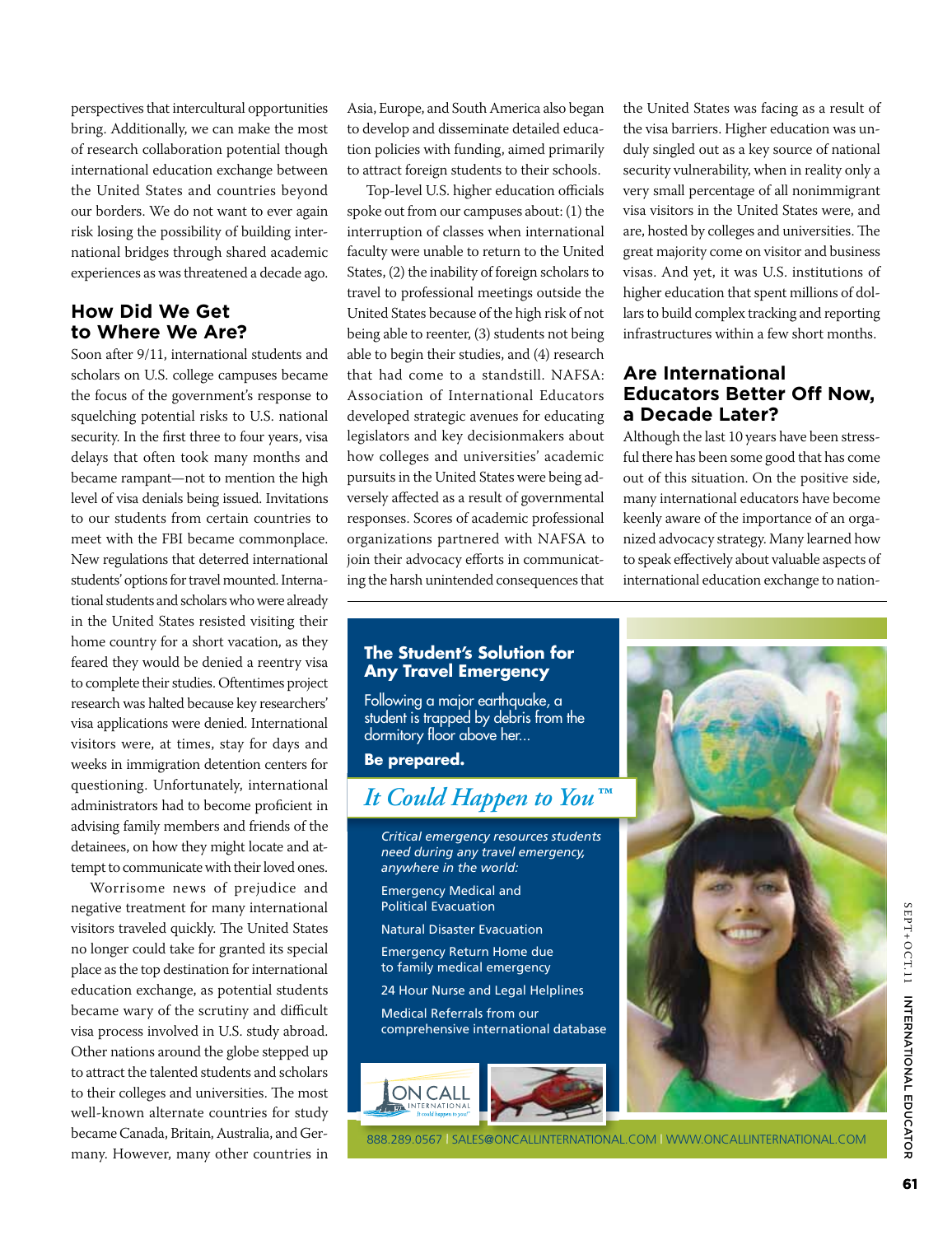al and state lawmakers in key positions of influence and decisionmaking. College and university top administrators took notice of their often secluded international offices on their campuses. Many international offices were supported by higher administration with additional resources to meet the short deadlines and expanded responsibilities that the Department of Homeland Security (DHS) mandated for compliance of tracking and reporting international students and scholars on their campuses through the Student and Exchange Visitor Information System (SEVIS).

There is now a general impression that higher education is part of the national security solution because we have a real-time government reporting mechanism for our international visitors on campus. We have become acutely aware of how competitive the global market is for academic talent, therefore, schools now actively strategize on how to attract and retain the top students and scholars from around the world. Further, institutions of higher education have taken serious notice that our graduates will not be adequately prepared for the current work environment if student academic tenure does not provide international exposure and competency. We have learned how to educate the nation that international students and scholars are an important resource to our communities culturally, educationally, academically, and diplomatically, not to mention financially (bringing in more than \$18 billion to our economy in the 2009–2010 academic year, according to NAFSA estimates).<sup>1</sup>

However, on the other side of the ledger, in the last decade the United States lost momentum for the top global higher education

# **Advertiser's** Index

#### **International Educator** | **SEPT+O CT.2011**

| Aetna Student Health. 11                                                       | Harbour Group19                                     |
|--------------------------------------------------------------------------------|-----------------------------------------------------|
| American University of Rome 42                                                 | HTH Worldwide9                                      |
| <b>Arizona State University</b><br>(American English &<br>Culture Program)  21 | <b>Intercultural</b><br>Communication Institute. 63 |
| <b>Association for</b><br>Asian Studies 45                                     | <b>Korea Tourism</b><br>Organization23              |
| Association of International<br>Credential Evaluators (AICE)25                 | Laureate Hospitality                                |
| CEA Global Education 3                                                         | Northern Virginia<br>Community College  41          |
| <b>Center for Study Abroad</b><br>$(CSA)$ 59                                   | On Call International 61                            |
| CEPA Europe 44                                                                 | Palace Travel, Inc. 56                              |
|                                                                                | Renaissance<br>Insurance Agency, Inc. 42            |
| College Year in Athens63                                                       | RMIT University  49                                 |
| Cuba Education Tours  44                                                       | Student                                             |
| <b>ELS Educational</b>                                                         | Success inside front cover                          |
| Servicesback cover                                                             | University of Delaware43                            |
| ETS-GRE5                                                                       | University of Technology,                           |
| ETS-TOEFL7                                                                     | Sydneyinside back cover                             |
| Gateway WorldMed 13                                                            | WorldLearning/SIT55                                 |
|                                                                                |                                                     |

market. We have regained some ground in the last few years; however, international student and scholar increases to the United States have not returned to the growth rate that it enjoyed 10 years ago. Although the United States no longer takes for granted the importance of international education exchange, it is now well known that we are not the only excellent country of choice for students from around the world. New worldwide education options and models, as well as the formations of strong educational coalitions between countries, have further increased global competition.

The United States is still lacking in necessary foreign language and culture skills. After 9/11 U.S. government agencies struggled to find adequate personnel who could help us work through our problems and negotiations due to lack of the key linguistic and cultural understanding. The United States find itself still dependent upon others' translations in conversations and interpretation of bridging cultural obstacles, as opposed to our own citizens being the bicultural, bilingual leaders. We teach our ways of thinking and language to international students and scholars, but are we still lagging in ensuring U.S. students get the same training, which would help to give us an edge on transnational communication, understanding, and diplomacy.

Further, the regulatory increases through the last decade have saddled students, scholars, and institutions with complex new layers. Frequently, national, state, and local government agencies duplicate efforts in regulating nonimmigrant students and scholars causing confusion and frustration for our international visitors. For example, a nonimmigrant applicant for a state benefit such as a driver's license must generally show proof of valid immigration status to secure the benefit. One's valid immigration status is reflected on the non-immigrant's I-94 card. However, some states require the submission of other documents to prove valid immigration status, which in fact do not reflect immigration status at all. Such measures restrict international students and scholars' ability to drive or conduct regular business. Many international students and scholars have expressed